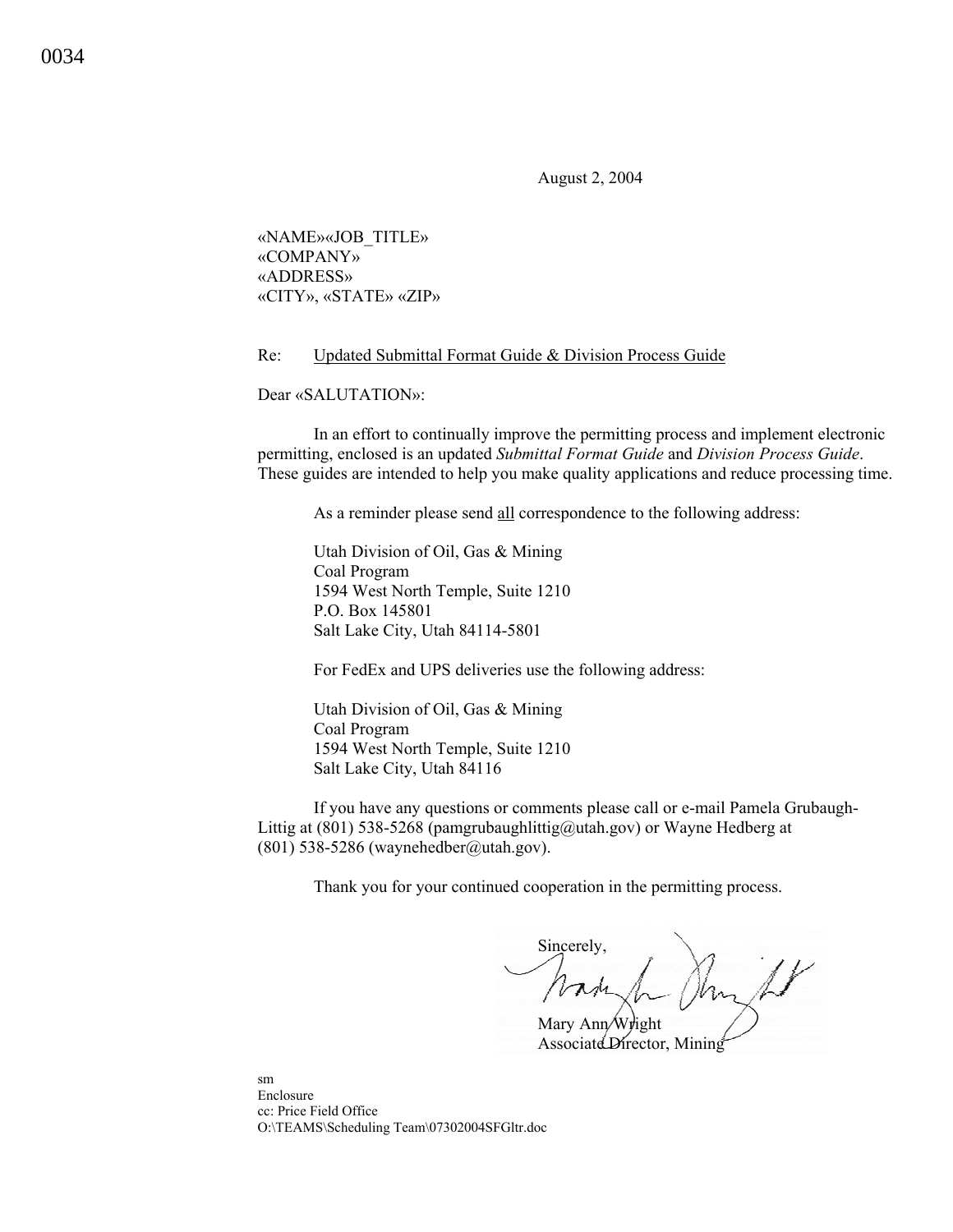## Submittals Format Guide - Utah Coal Regulatory Program

- General Information The Division is requesting that all permit applications, changes, renewals, transfers or bond release applications follow the procedures and format requirements outlined in this document. The Division may return applications that do not meet format requirements according to the Utah Coal Mining Rules, (see R645-301-121.300). Each action must be submitted under a separate cover letter. It is recommended that permit changes be separated by each proposed action. If a company holds more than one permit, applications should be placed under separate cover letter by permit number and action for which you are applying. You may submit an application on a compact disk, 3.5 floppy or zip disk 250.
- **Cover Letter** –Submit a cover letter for each application with notarized C1 and C2 forms. In the regarding line briefly describe the submittal content including the mine name, permit number and task ID # if assigned. Some examples are shown below.
	- Application to Change the Existing Mining and Reclamation Plan, Addition of a Fourth Portal to the Blind Canyon Seam Portal Pad, Bear Canyon Mine, C/015/0025
	- New Permit Application, Star Point Refuse Mine
	- Notice of Intent to Conduct Minor Coal Exploration, Helicopter Assisted Drilling in Mill Fork Canyon, Deer Creek Mine, C/015/0018
	- Response to Deficiencies in Removal of Rock Gabions, Gordon Creek 2,7, & 8 Mines, C/007/0016, Task ID # 1665
	- Application for Permit Renewal, Skyline Mine, C/007/0006
	- Response to Midterm Review, West Ridge Mine, C/007/0041, Task ID # 1245

Note: Task ID numbers will change during an amendment review if there are deficiencies. When submitting a response, please refer to the task ID number in the regarding line of the latest correspondence mailed to you regarding that amendment.

- **Contents** The application should be complete and not rely on additional materials to be submitted at a later date. Assemble each copy as a complete unit including all maps and text. It is recommended that permit changes of 50 pages or more be submitted in binders. These binders will allow the retention of a complete application and will be returned after the permitting action is completed. Although not required, for ease of review, when submitting maps include two copies one full size and one 11 X 17.
- **Electronic Version**. All forms and guidelines are available on the Division website at http://ogm.utah.gov/coal/coal\_forms.htm. See attached general guidelines for electronic permitting and document conversion.

**Confidential Contents –** Any material considered to be confidential must be clearly marked as such and separated from other material submitted. A reference page can be used in the MRP in place of the material. This includes archeological information.

- **Change Forms** A C1 and C2 form must be included with every submittal, which includes a notarized signature of the responsible official of the applicant. This responsible official attests that the submittal is true and correct to the best of their knowledge and complete in all respects with the laws of Utah in reference to commitments, undertakings, and obligations. These forms indicate change to the Mining and Reclamation Plan, not changes to a previous application. Please send an accurate form with each submittal, if the application needs to be updated with pages or maps from a previous submittal, please indicate this in your cover letter, let the team lead know so he/she can update it when it arrives, or come in and update it. Please use the current C1 and C2 form that can be found on our web site at http://ogm.utah.gov/coal/coal\_forms.htm
- **Number of Copies/Pagination** Submit three redline/ strikeout copies (four if on or adjacent to Forest Service land). The redline/ strikeout will guide the staff in understanding what changes are being proposed. Final copies without redline strikeout and **paginated correctly for insertion into the plan,** must be submitted PRIOR to the permit change receiving final approval. If you have chosen to submit you application electronically submit one hard copy (redline/ strikeout) and three electronic copies (CD, Diskette, etc.).

**Addressing -** Address ALL correspondence to:

 Utah Division of Oil, Gas & Mining Coal Program 1594 West North Temple, Suite 1210 P.O. Box 145801 Salt Lake City, Utah 84114-5801

A courtesy copy may be sent to the Price Field Office (PFO) at:

 Utah Division of Oil, Gas & Mining Coal Program/ Price Field Office 455 West Railroad Avenue Price, Utah 84501

**Contacts:** Pamela Grubaugh-Littig, (801) 538-5268 Angela Nance, (801) 538-5264 Wayne Hedberg, (801) 538-5286 Sheila Morrison, (801) 538-5289

Stephanie Dunlap, (435) 613-1146

 SLC Fax, (801) 359-3940 PFO Fax, (435) 613-1152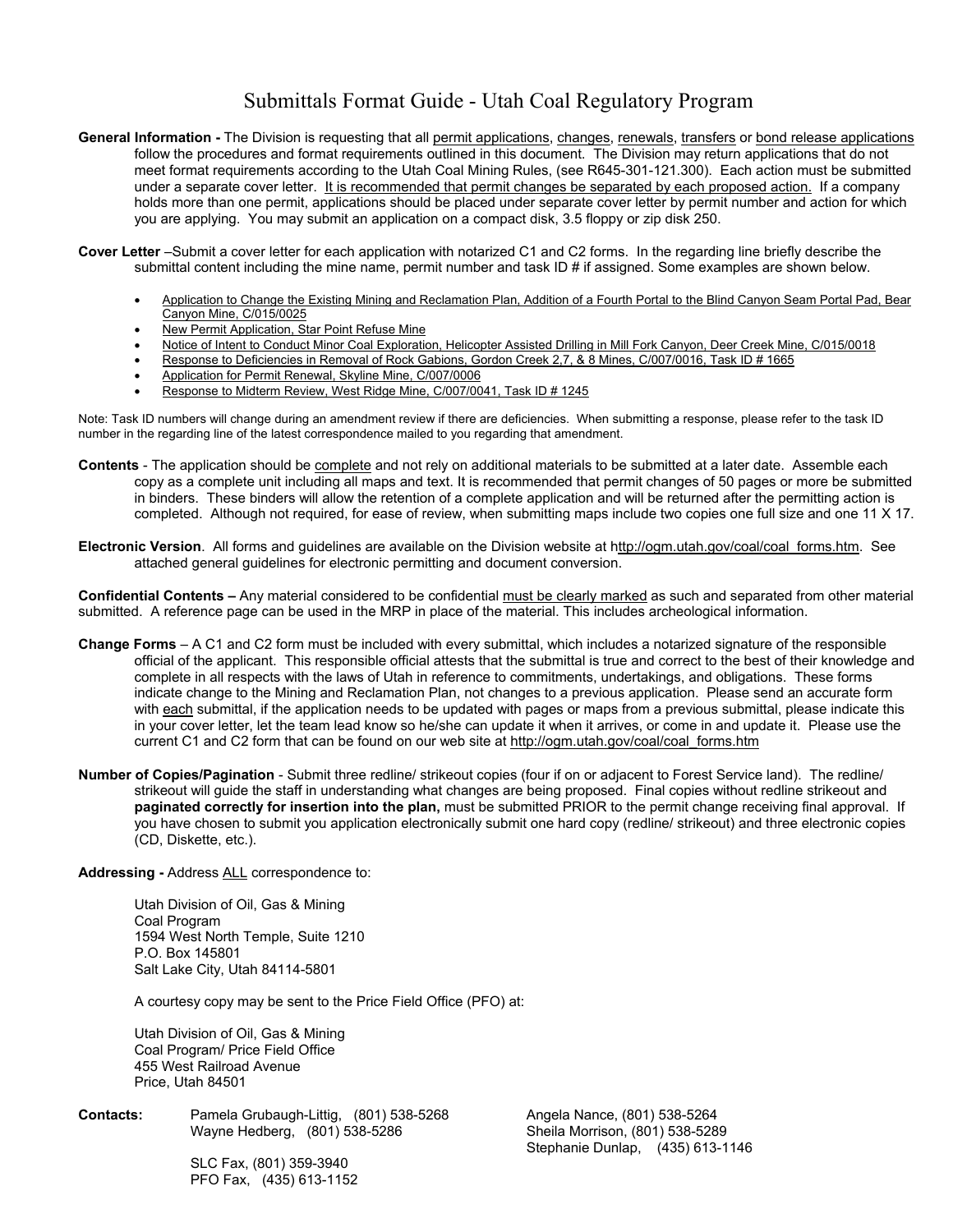## Division's Process Guide - Utah Coal Regulatory Program

- C An application is submitted by way of hard copy and/or compact disk, 3.5 floppy, or a zip disk 250 to the Utah Coal Regulatory Program using a cover letter, C1 and C2 forms, accompanied by the correct number of copies as stated in the Submittals Format Guide under Number of Copies/ Pagination.
- C **The application will be immediately returned for no cover letter and/or C1 and C2 forms. If the application is deficient it may be denied with a letter identifying the deficiencies so you may correct the deficiencies and resubmit it.**
- C **If the application is a significant revision or a new permit, a letter will be sent identifying the deficiencies and requesting additional information.**
- C When the application is accepted it is scanned or copied to our Coal Program Permitting Database.
- C The Division notifies OSM when an application is received and uploads it to the OSM ftp site for their review. OSM notifies the Division within 30 days if the application is or is not considered a mining plan modification.
- C The SLC Secretary assigns a Task ID number, creates a working file and forwards it to a permit supervisor.
- C The permit supervisor then assigns a team lead and a task team for reviewing the application.
- C One copy of the application is filed in our Public Information Center. The remaining copies are filed in the Coal Secretary's office along with the task-working file.
- C The team lead will work together with the supervisor and technical staff on scheduling.
- C **If a deficiency letter is sent it will include notification stating that the application will be denied if a response is not received within 90 days from the date of the deficiency letter or it may require a date prior to the 90 day date.**

**For subsequent responses the applicant will be responsible for updating the application package.** 

**The team lead is responsible for overseeing the updating of an application package.** 

**The Division will notify the applicant when the application meets technical requirements; however the application will only be conditionally approved until clean copies (without redline/strikeout and paginated correctly) are received.** 

Revised: July 30, 2004 O:\TEAMS\Scheduling Team\07302004 SFG.doc